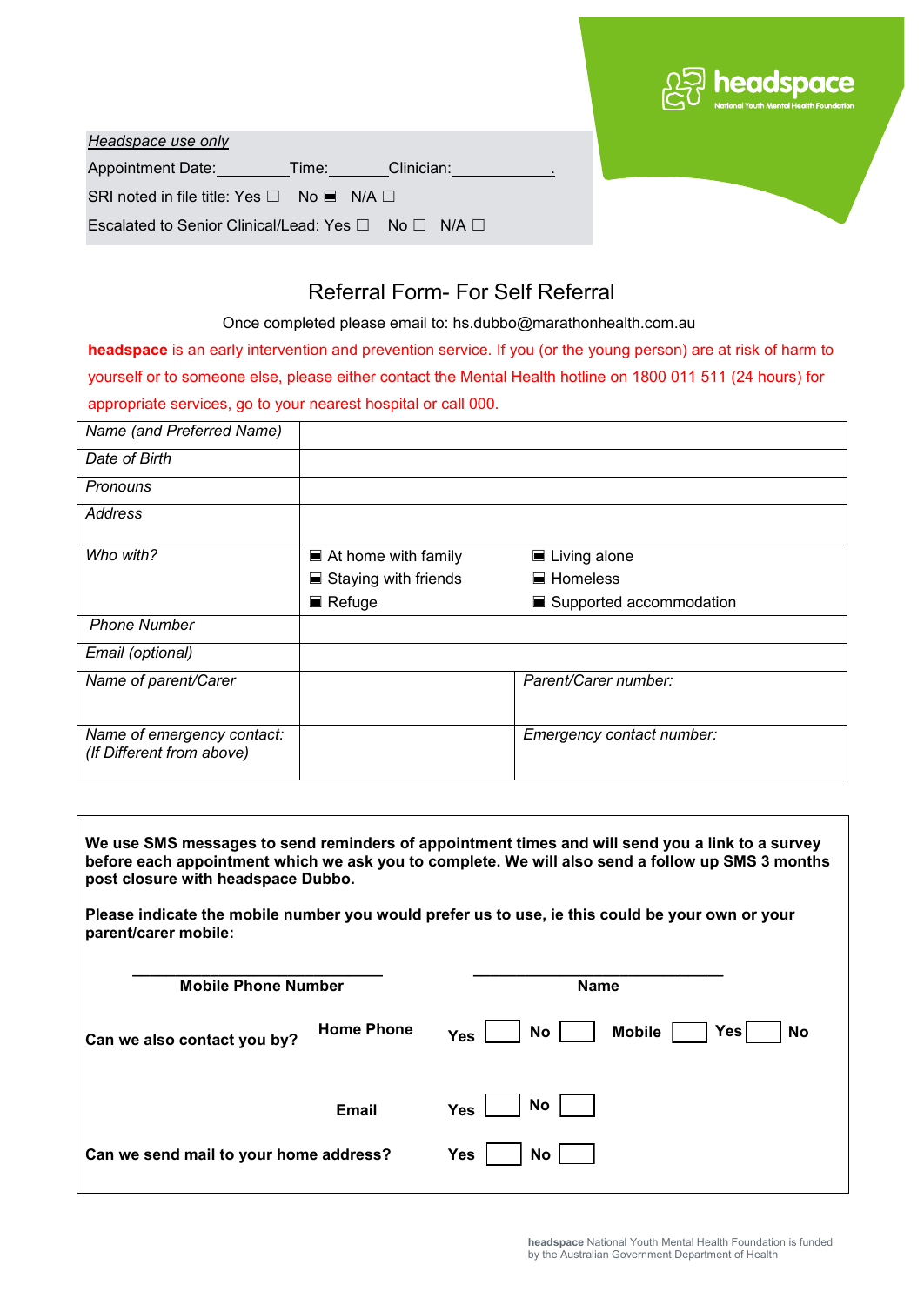| <b>Medicare No:</b>                                                                        |                                  |  |
|--------------------------------------------------------------------------------------------|----------------------------------|--|
| Ref No (number next to your name):                                                         | <b>Exp Date:</b>                 |  |
| <b>Health Care Card (if applicable)</b>                                                    |                                  |  |
| <b>Card Number:</b>                                                                        | <b>Exp Date:</b>                 |  |
| Are you of Aboriginal or Torres Strait Islander background? Yes D                          | No <sub>1</sub>                  |  |
| Are you from a Culturally and Linguistically Diverse background? Yes □  No □               |                                  |  |
| Are you at school, TAFE, University or working?                                            | Yes $\square$<br>No <sub>1</sub> |  |
| Where?                                                                                     | Year / Level?                    |  |
|                                                                                            |                                  |  |
| What are your current concerns?<br>1.                                                      |                                  |  |
|                                                                                            |                                  |  |
|                                                                                            |                                  |  |
|                                                                                            |                                  |  |
| 2. Has something happened lately that has impacted you?                                    |                                  |  |
|                                                                                            |                                  |  |
|                                                                                            |                                  |  |
| 3. Who are your current professional supports?                                             |                                  |  |
|                                                                                            |                                  |  |
| 4. What would you/the young person like from headspace?                                    |                                  |  |
|                                                                                            |                                  |  |
|                                                                                            |                                  |  |
|                                                                                            |                                  |  |
| 5. The following questions are about making sure you are safe:                             |                                  |  |
|                                                                                            |                                  |  |
| Do you currently have thoughts about, or are you deliberately injuring yourself Yes $\Box$ | No $\square$                     |  |
| Have you had previous thoughts of suicide? Yes $\square$<br>No $\square$                   |                                  |  |
| If yes - when was the last time?                                                           |                                  |  |
|                                                                                            |                                  |  |
| Do you have current thoughts of suicide Yes $\square$                                      | No $\square$                     |  |
|                                                                                            |                                  |  |